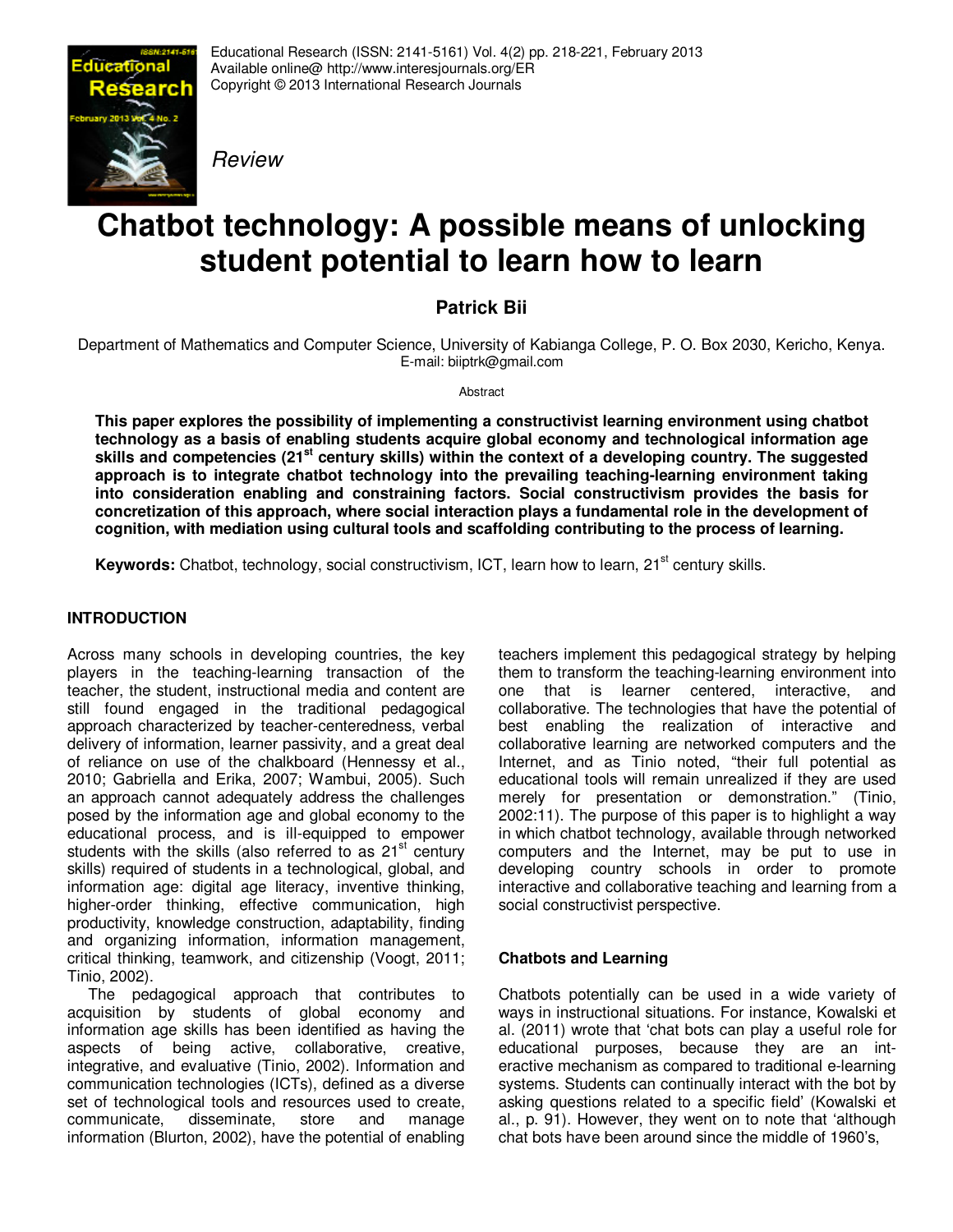only few of them have been used for educational purposes and all were related to specific subjects' (p. 91). This potential was also noted by Bayan (2005), who wrote that 'a chatbot could be used as a tool to learn or study a new language; a tool to access an information system, a tool to visualize the contents of a corpus; and a tool to give answers to questions in a specific domain…a chatbot could be trained with any text in any language' (Bayan, 2005:2).

As of now, not much research has been conducted in developing countries to uncover specific ways of chatbot technology use in classrooms, what the key players of teachers and students think of the technology, and actual benefits of use, though research on uses of computers in instruction, use of chatbots in some instructional contexts, and specific use of chatbots in the teaching of English in non-English speaking countries (also to a limited extent) is extant (Murithi and Indoshi, 2011; Mwei et al., 2011; Torma, 2011; Osodo et al., 2010; Gimeno, 2008**;** Wang, 2008; Bayan and Atwel, 2007). Systematic theory, integration, application and evaluation studies are therefore necessary to widen findings and scope and this paper is a suggested contribution to specific application in theory and practice. This is in the light of the fact that ICT use in education has beneficial effects (Roblyer and Doering, 2010; Kok, 2010; Oloo, 2009; Mbangwana, 2008; Tinio, 2002), that these benefits of ICT use in education are attained only through effective integration strategies (Hughes, 2011; Earle, 2002; Ertmer, 1999), that integration of ICT in teaching and learning (particularly in developing countries) continues to be a challenge because of diverse constraints and challenges to integration (Hennessy, Harrison and Wamakote, 2010; Kozma, 2005; Rogers, 2004; Tinio, 2002; Vosniadou and Vassilios, 2001), and that there is a need for students to be exposed to teaching and learning environments that will help them acquire and develop skills that are in line with emergent society needs (21<sup>st</sup> century skills) through actual use of ICTs, particularly computer and internet technologies (Voogt, 2011; Venesky, 2004; Tinio, 2002).

Social constructivism theory asserts that social interaction plays a fundamental role in the development of cognition, with learning being manifest 'in the intellectual aptitude, cognitive strategies, motor skills, and dispositions people develop while working toward a goal within a community of others' (Powell and Kalina, 2009; Bronach et al., 2006:221). A chatbot has the potential to be used in social contexts, since it is a computer program that is created to simulate intelligent human language interaction through text or speech (Kowalski et al., 2011; Torma, 2011; Alencar and Netto, 2011**;** Heller and Procter, 2010; Dryden, 2008; Wang 2008; Bayan and Atwell, 2007; Heller et al., 2005). It therefore has capability to promote social interaction between people and between the chatbot itself and individuals; they are socially and interactively oriented. Chatbots further can provide a mediation means in instructional contexts,

where 'semiotic mechanisms (including psychological tools) mediate social and individual functioning, and connect the external and the internal, the social and the individual' (John-Steiner and Mahn, 1996:4). The import of the above theoretical framework and chatbot technology considerations is that chatbot technology can be used to form the basis of, or set the stage for, a socialconstructivist teaching-learning environment providing social context, enhanced social interaction, collaboration, scaffolding, and 'teaching as-assited-performance in the zone of proximal development' (John-Steiner and Mahn, 1996:19). The aim is to establish a social-constructivist teaching-learning environment enabling interaction and collaboration in a social context with more knowledgeable or skilled others (peers, teachers, experts, chatbots, avatars, and even virtual worlds) in the zone of proximal development to support scaffolding through mediation.

#### **A model of chatbot technology use in schools: The case of chatbot knowie**

A specific application scenario illustrating the foregoing considerations is as follows:

A Biology teacher desires to teach a topic on Genetics and inheritance. Apart from usual classroom and Biology lab lessons and practical sessions, the teacher proposes that the class programs a chatbot (named Knowie) with facts about Gregory Mendel and his contribution to the field of Genetics. The programming sessions are to be carried out in the computer lab at arranged times, with the students being grouped according to the number of computers available in the computer lab for each group to program their chatbot. On completion of chatbot programming, the chatbots developed by the students will each be rated on comprehensiveness of the responses it makes to questions it is asked pertaining to the topic.

Implementation software for the technology is open source to address school cost concerns: Ubuntu Linux, Python, JDK, PyAIML, and MakeAiml. The chatbot Knowie was derived from the open source chatbot Howie, originally created by Stratton (2003) and which the author programmed and modified for educational research and application purposes. The programming language used for the bot is Pyhton. Most chatbots are internet-based, but internet access costs are prohibitive to most schools in developing countries. Hence the chatbot Knowie has been set up to be able to run on a standalone computer, meaning that it can be installed on a single computer and be run from it. It can also be installed on a server in case a school has a network and accessed from the server, with the capability of extension to internet-based access and use if a school has a website.

The bot's knowledge comes from AIML files. The AIML pattern syntax was designed as a simple pattern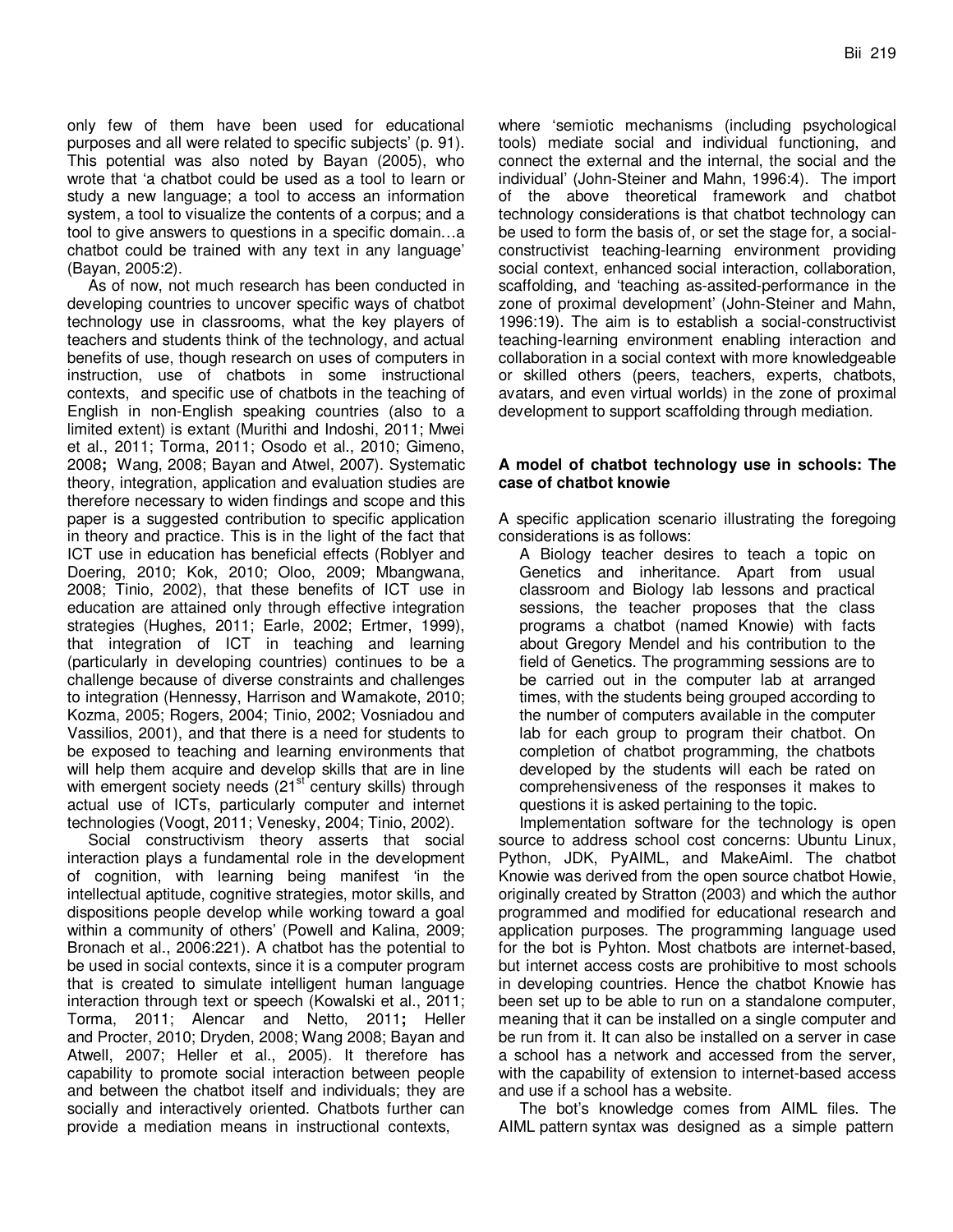language for chatbot knowledge programming purposes (Wallace, 2009; Seshagiri; 2009). A further simplification to AIML file creation was possible through use of MakeAiml Editor, created by Dryden (2008) and which "allows a programmer to reduce the amount of work required to write an AIML file by providing a shorthand way to represent AIML tags and their contents" (Dryden, 2008:2). As an example, Dryden (2008) gives the example that the AIML file typed in Notepad as

> <aiml> <category> <pattern>HELLO</pattern> <template>Hi! How are you?</template> </category> </aiml>

is typed in MakeAIML as

p Hello

t Hi! How are you?

In other words, one need only specify the pattern (p) and template (t) pairs as illustrated above in creating an AIML file. This therefore provides an inherently simple means for teachers and students to program the chatbot (which initially has no response to any question when it has no aiml files) with desired school subject matter patterns and templates through their involvement in the creation of aiml files, thus enabling the chatbot to eventually provide comprehensive responses to questions by students on any school subject matter.

### **CONCLUSION**

The potential benefits of chatbot technology use in instruction is yet to be realized in many developing country schools. The benefits of their use in instruction include collaboration, cooperation, interaction, active learning, constructive learning, creative learning and social learning – ingredients necessary to help students prepare for their future which demands  $21<sup>st</sup>$  century skills of them. Exposure to use of chatbots in their instructional processes is therefore a step in the right direction. The above scenario is a contribution towards this in a developing country context.

#### **REFERENCES**

- Alencar M, Netto J (2011). Developing a 3D Conversation Agent Talking About Online Courses. In T. Bastiaens and M. Ebner (Eds.), Proceedings of World Conference on Educational Multimedia, Hypermedia and Telecommunications 2011 (pp. 1713-1719).
- Chesapeake, VA: AACE. Downloaded on 22/10/2011 from http://www.editlib.org/p/38094. articleid =sotics\_2011\_4\_30
- Bayan AS (2005). A Corpus Based Approach to Generalising a Chatbot System. Downloaded on 22/10/11 from www.comp.leeds.ac.uk/research/pubs/theses/abushawar.pdf
- Bayan AS, Atwell E (2007). Chatbots: Are They Really Useful? LDV-Forum 2007 - 22 Band (1), 29-49. Downloaded on 15/7/2011 from media.dwds.de/jlcl/2007.../Bayan\_AbuShawar\_and\_Eric\_Atwell.pdf cation/educprog/lwf/dl/edict.pdf.
- Bronack S, Riedl R, Tashner J (2006). Learning in the Zone: A Social Constructivist Framework For Distance Education In A 3-Dimensional 11/7/2012 www.lesn.appstate.edu/edtech/IT\_articles/NILE\_A\_190834\_O.pdf
- Dryden G (2008). MakeAiml: An AIML creation tool. Downloaded on 10/10/2009

from:http://makeaiml.aihub.org/tutorials/aiml\_template.php

- Earle RS (2002). The Integration of Instructional Technology into Public Education: Promises and Challenges. ET Magazine. Vol. 42, No. 1, January – February 2002, P. 5 – 13.
- Ertmer P (1999). Addressing First and Second Order Barriers to Change: Strategies for Technology Implementation. Edutational Technology Research and Development,47(4), 47-61.
- Gabriella B, Erika B (2007). Teaching and learning methods experienced in Three Kenyan schools. Downloaded on 7/7/2011 from lnu.diva-ortal.org/smash/get/diva2:205874/FULLTEXT01
- Gimeno A (2008). The EUROCALL Review. An Evaluation of Chatbots as Aids to Learning English as a Second Language. Downloaded on 20/2/2011 from: http://www.eurocall-languages.org/review/index.html
- Heller B, Procter M (2010). Conversational Agents and Learning Outcomes: An Experimental Investigation. Retrieved 17th August 2011 from: http://auspace.athabascau.ca/handle/2149/2537
- Heller B, Procter M, Mah D, Jewell L, Cheung B (2005). Freudbot: An Investigation of Chatbot Technology In Distance Education. Downloaded on 22/10/11 from http://psych.athabascau.ca/html/chatterbot/ChatAgentcontent/EdMediaFreudbotFinal.pdf
- Hennessy S, Harrison D, Wamakote L (2010). Teacher Factors Influencing Classroom Use of ICT in Sub-Saharan Africa. Itupale Online J. Afr. Stud., 2 (2010) 39- 54 Downloaded on 7/7/2011 from http://www.cambridgetoafrica.org/resources/Hennessy%20etal\_FINA L.pdf
- Hughes B (2011). Pedagogical Beliefs And ICT Integration. Downloaded on 11/6/2012 from http://briannahughes.wordpress.com/pedagogical-beliefs-and-ictintegration/.
- John-Steiner V, Mahn H (1996). Sociocultural approaches to learning and development: A Vygotskian framework. Educational Psychologist, 31 (3/4), 191-206.. Retrieved 2nd July 2012 from: http://webpages.charter.net/schmolze1 /vygotsky/johnsteiner.html
- Kok A (2010). Ict Integration Into Classrooms A Literature Review.<br>Downloaded on 3/6/2010 from Downloaded on 3/6/2010 from http://www.eadl.org/documents/2006/ICT%20Integration%20into%20 Classrooms\_KOK.pdf
- Kowalski S, Hoffman R, Jain R, Mumtaz M (2011). Using Conversational Agents to Help Teach Information Security Risk Analysis. SOTICS 2011: The First International Conference on Sociol<br>Eco-Informatics.Downloaded on 22/6/2012 from: Eco-Informatics.Downloaded on 22/6/2012 from: www.thinkmind.org/download.php?
- Kozma RB (2005). Monitoring And Evaluation Of ICT For Education Impact: A Review. In Wagner, Daniel A., Bob Day, Tina James, Robert B. Kozma, Jonathan Miller and Tim Unwin., Monitoring and Evaluation of ICT in Education Projects: A Handbook for Developing Countries. Washington, DC: infoDev /World Bank. Downloaded on 3/3/2011 from http://www.infodev. org/en/Publication.9.html.
- Mbangwana MA (2008). Introduction of ICT in Schools and Classrooms in Cameroon. In K. Toure, T.M.S. Tchombe, and T. Karsenti (Eds.), ICT and Changing Mindsets in Education. Bamenda, Cameroon: Langaa; Bamako, Mali: ERNWACA / ROCARE. Downloaded on 12/3/2011 from www.rocare.org/.../pdf/ch09- **ICT**andChangingMindset.pdf
- Murithi N, Indoshi FC (2011). Attitude Of Teachers And Students Towards Use Of Computers In Teaching Of Computer Studies Curriculum In Secondary Schools. Int. J. Current Res. Vol. 3, Issue, 11, pp.191-195, November, 2011.Downloaded on 24/7/2012 from: http://www.journalcra.com.
- Mwei PK, Too JK, Wando D (2011). The Effect of Computer-Assisted Instruction on Student's Attitudes and Achievement in Matrices and Transformations in Secondary Schools in Uasin Gishu District, Kenya. Int. J. Curriculum and Instruction Vol. 1(1), pp. 53 - 62, April 2011. Downloaded on 11/6/2011 from: http://www.muk.ac.ke/ijci